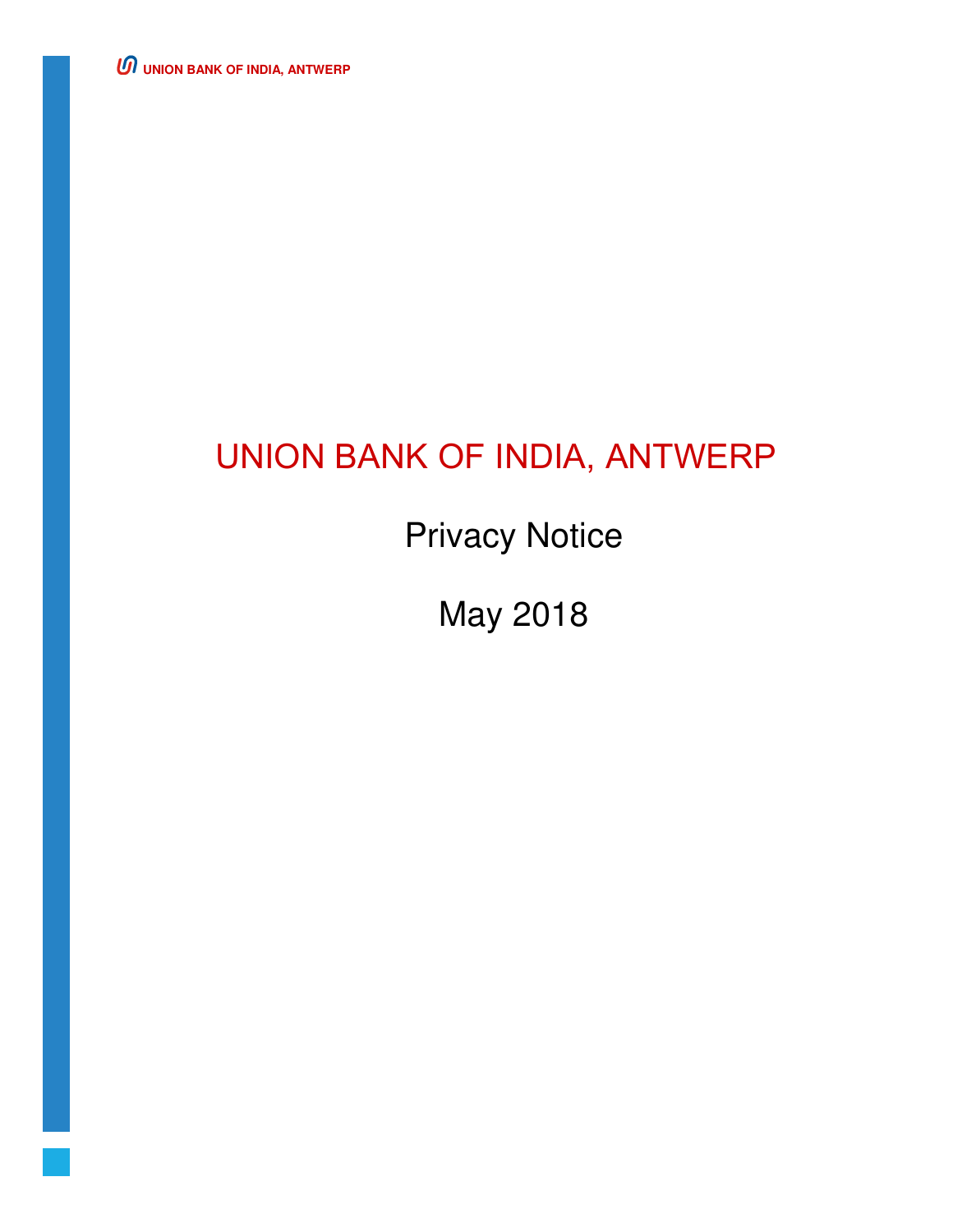# PRIVACY NOTICE

This is how your personal information is used by Union Bank of India, Antwerp.

Updated May 2018.

# **About us**

Union Bank of India, Antwerp is acting as a data controller.

If you have any questions, or want more details about how we use your personal information, you can call us on 0032 3 494 1893 or e-mail us at privacy.awp@unionbankofindia.com

#### *Data Protection law will change on 25th May 2018*

This notice lays out most of your rights under the new laws.

#### Cookies and IP Addresses

When you visit our website, we may collect information about your computer, including where available your IP address, operating system and browser type, for system administration and to report aggregate information to our advertisers. This is statistical data about or your browsing actions and patterns, and does not identify you individually.

For the same reason, we may obtain information about your general internet usage by using a cookie file which is stored on the hard drive of your computer. Cookies contain information that is transferred to your computer's hard drive. They help us to improve our website and to deliver a better and more personalized service. They enable us:

- To store information about your preferences, and so allow us to customise our Site according to your individual interests.
- To make it easier for you to log on and use the Site during future visits.

You may refuse to accept cookies by activating the setting on your internet browser which allows you to refuse the setting of cookies. Please refer to your internet browser's help section for specific instructions. However, if you select this setting you may be unable to access certain parts of our website. Unless you have adjusted your browser setting so that it will refuse cookies, our system will issue cookies when you log on to our Site.

For more information about cookies (including how to set your browser to reject cookies) please visit the website set up by the Interactive Advertising Bureau (Europe) at www.allaboutcookies.org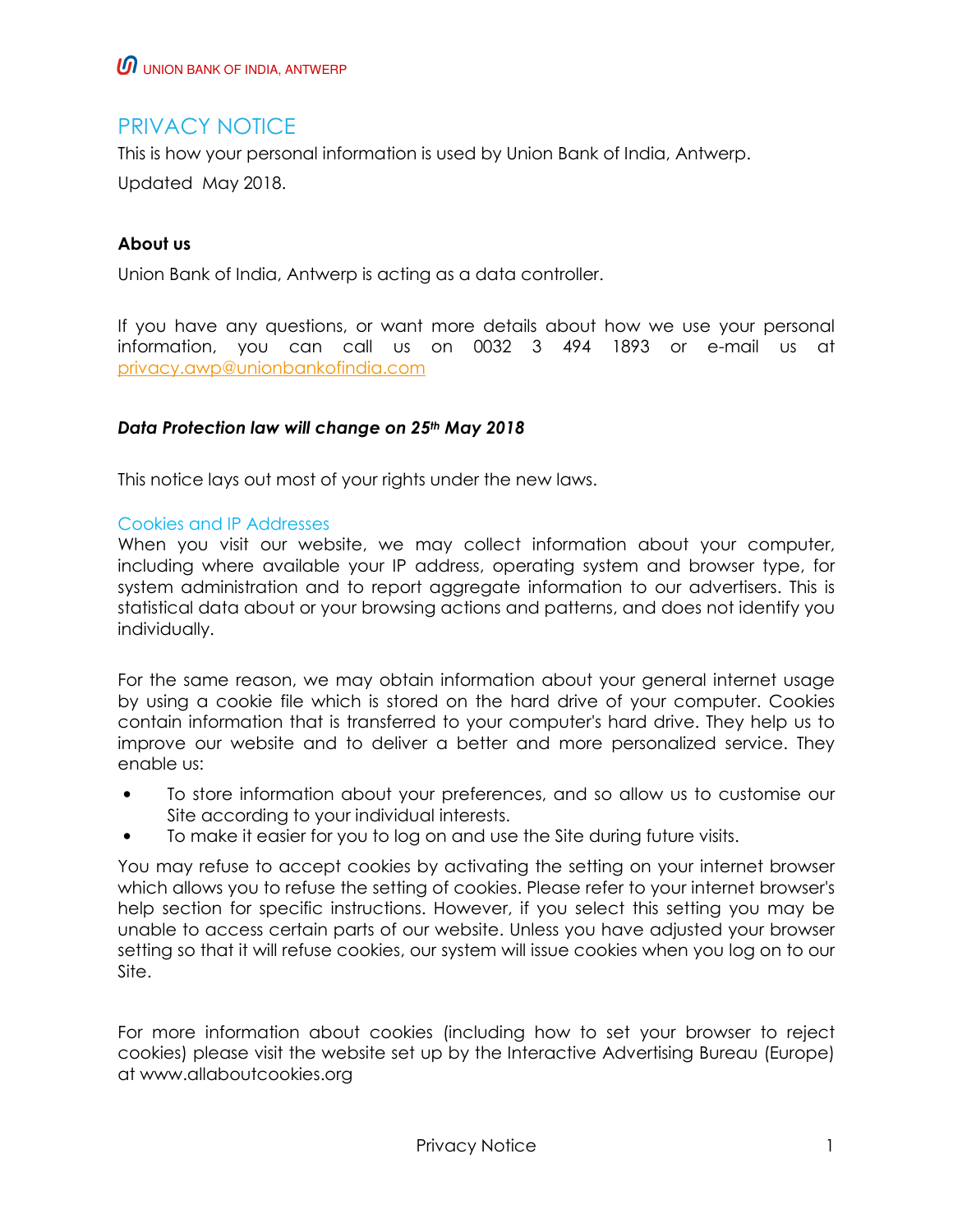# $\boldsymbol{\varOmega}$  UNION BANK OF INDIA, ANTWERP

## Protection of your data by law

Your privacy is protected by law. This section provides further detail about this.

According to Data Protection laws, we are allowed to use personal information only if we have an acceptable reason to do so.

The law says we **must** have at least one or more of the following reasons:

#### **To fulfil a contract we have with you, or When it is our legal duty, or When it is in our legitimate interest, or When we have your consent to.**

When we have a business or commercial reason to use your information, this is classed as a legitimate **interest**, even then, it must be right and best for you and must not be unfairly used.

# Our Commitment to You

# **To keep your data confidential and secure. Not to sell your data.**

Below is a list of all the ways that we may use your personal information, and specific reasons we rely on to use this information.

| Use of your personal information |                                                | Reason                      |
|----------------------------------|------------------------------------------------|-----------------------------|
|                                  | To manage our relationship with you or your    | • Your consent.             |
|                                  | business.                                      | • Fulfilling contracts.     |
|                                  | To develop new ways to understand our          | • Our legitimate interests. |
|                                  | customers' requirements.                       | • Our legal duty.           |
| ٠                                | To provide advice or guidance about our        |                             |
|                                  | products and services.                         |                             |
|                                  | To manage how we work with other companies     | • Fulfilling contracts.     |
|                                  | that provide services to us and our customers. | • Our legitimate interests. |
|                                  |                                                | • Our legal duty.           |
|                                  | To deliver our products and services.          | • Fulfilling contracts.     |
|                                  | To make and manage customer payments.          | • Our legitimate interests. |
| ٠                                | To manage fees, charges and interest due on    | • Our legal duty.           |
|                                  | customer accounts.                             |                             |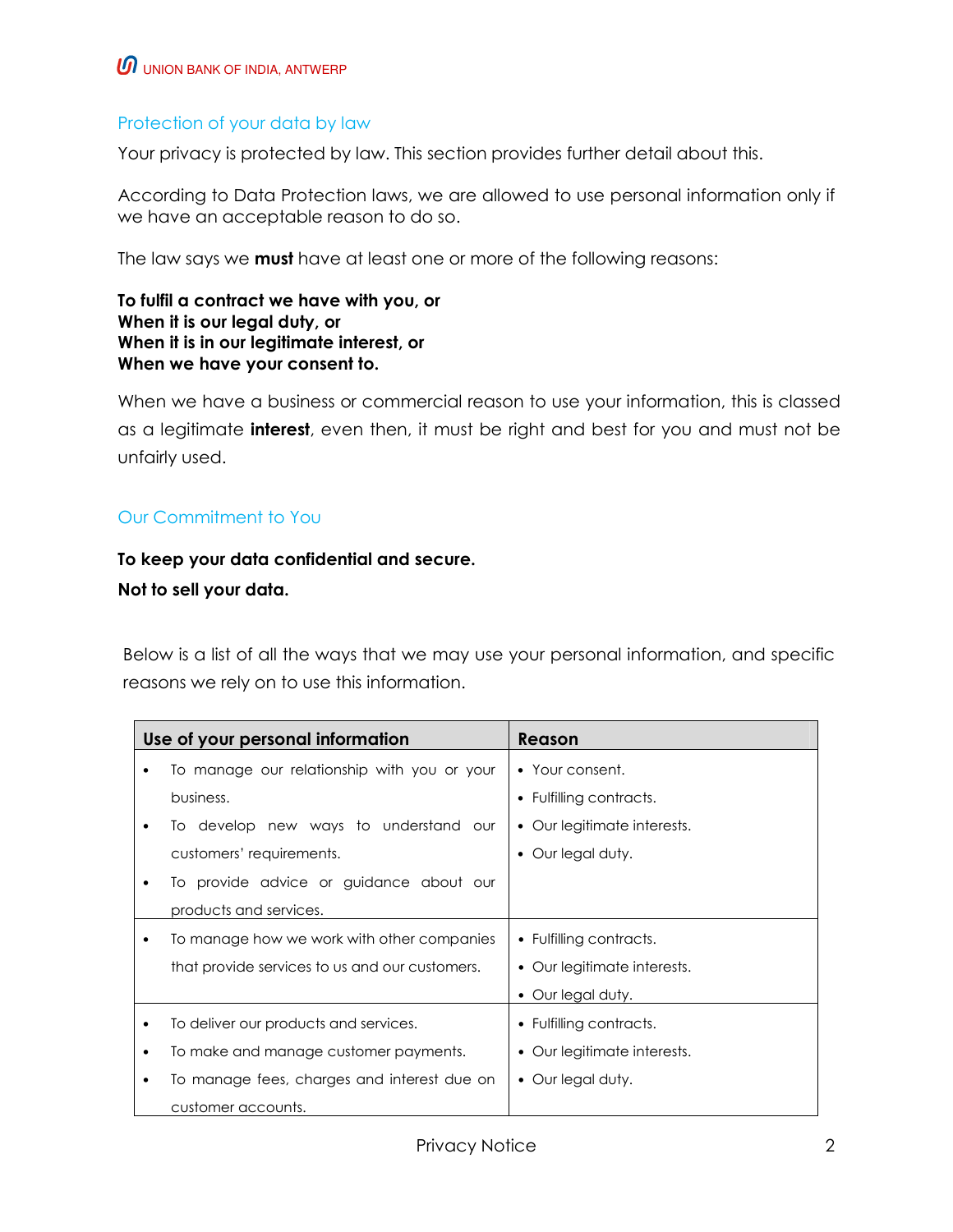# $\bm{\varOmega}$  UNION BANK OF INDIA, ANTWERP

| $\bullet$ | To collect and recover money that is owed to      |                             |
|-----------|---------------------------------------------------|-----------------------------|
|           | US.                                               |                             |
| ٠         | manage and provide treasury<br>To<br>and          |                             |
|           | investment products and services.                 |                             |
| ٠         | To run our business in an efficient and proper    | • Our legitimate interests. |
|           | way. This includes managing our financial         | • Our legal duty.           |
|           | position,<br>business<br>capability,<br>planning, |                             |
|           | communications, corporate governance, and         |                             |
|           | audit.                                            |                             |
| ٠         | To exercise our rights set out in agreements or   | • Fulfilling contracts.     |
|           | contracts, & to fulfill Statutory & regulatory    |                             |
|           | requirements                                      |                             |

#### Where Personal Information Is Collected From

We may collect personal information about you (or your business) from these sources: *Data you give to us:* 

**When you apply for our products and services When you talk to us on the phone or in branch When you use our website In emails and letters In financial reviews and interviews In customer surveys** 

*Data we collect for use of our services including the amount, frequency, type, location, origin and recipients:* 

*Data from third parties we work with:* 

**Parent Bank (Union Bank of India) Financial advisers Credit reference agencies Fraud prevention agencies Public information sources such as public register of enterprises Government and law enforcement agencies.** 

We have taken the time to identify the types of information we collect and have grouped it accordingly.

| <b>Personal Data type</b> | <b>Description</b>                           |
|---------------------------|----------------------------------------------|
| Financial                 | Your financial position, status and history. |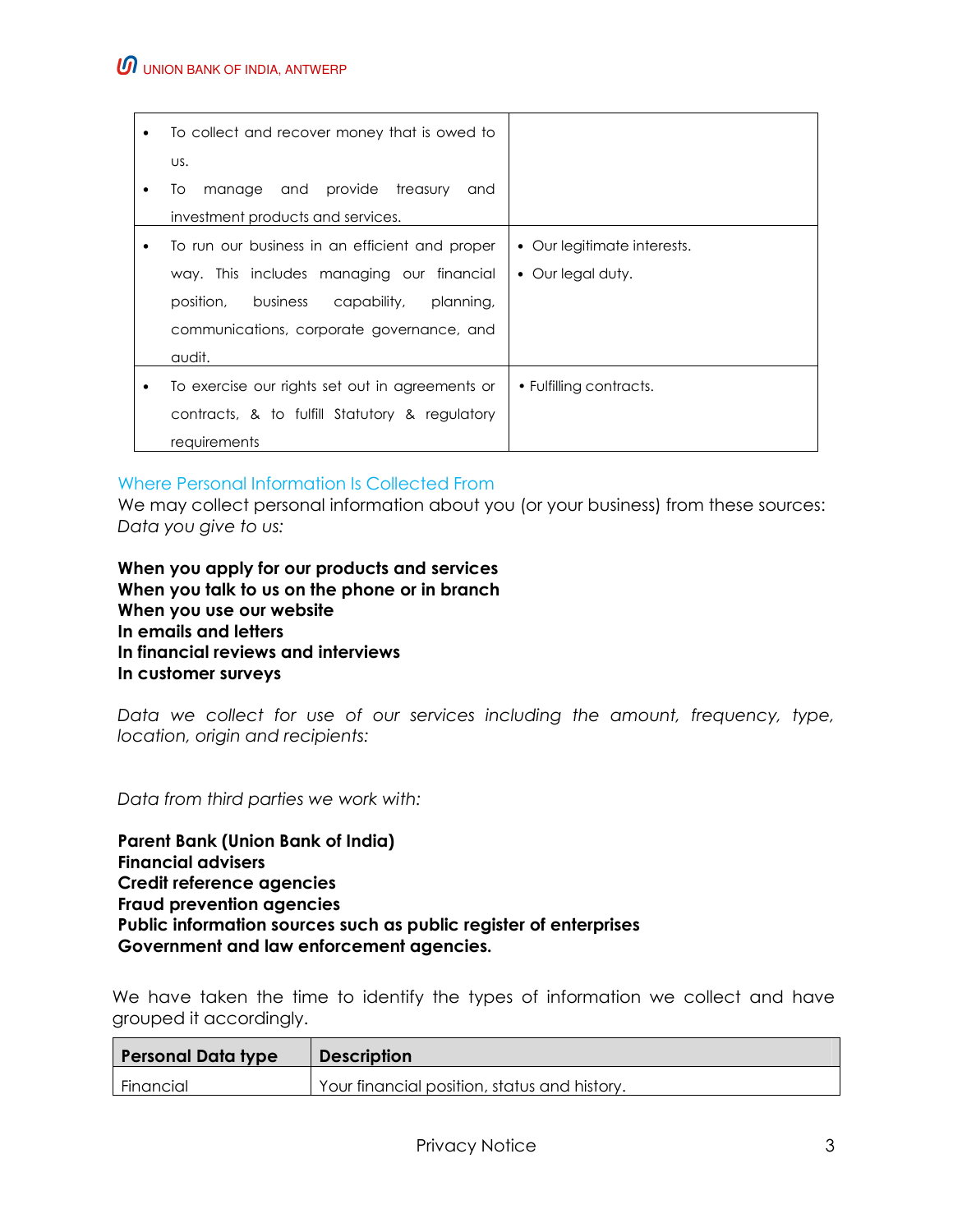| Contact              | Information and you and where you live                        |
|----------------------|---------------------------------------------------------------|
| Demographic          | Information relating to your business or profession           |
| Transactional        | Payment and transactional history from your account           |
| Contractual          | Agreements of services and products we provide to you         |
| Technical            | Information from technical devices when connecting or using   |
|                      | online services                                               |
| Communication        | General communication and correspondence                      |
| <b>Relationships</b> | People you have paid or named as part of a product or service |
| <b>Documents</b>     | Passports, driving licenses, proof of address and other KYC   |
|                      | documents you have supplied to us.                            |
| Consent              | Contact preferences you have expressed                        |
| <b>Identifiers</b>   | Government issued codes                                       |

Who We Share Your Personal Information With

We may be legally obligated to share your information with other organisations or government agencies, these include Agents and Advisers who we use to help run your accounts and services, collect what you owe, and explore new ways of doing business:

**Federal ministry of finance and other government organs of Belgian Government Regulators and other authorities Credit reference agencies Fraud prevention agencies Any party linked with you or your business's product or service Companies that we introduce you to Companies you ask us to share your data with Parent Bank (Union Bank of India) Third Party Service Providers** 

#### Automated Decisions Using You Information

Occasionally, we use systems to make automated decisions based on personal information we have – or have been allowed to collect from others – about you or your business making sure our decisions are quick, fair, efficient and correct, based on what we know.

These are the types of automated decision we make: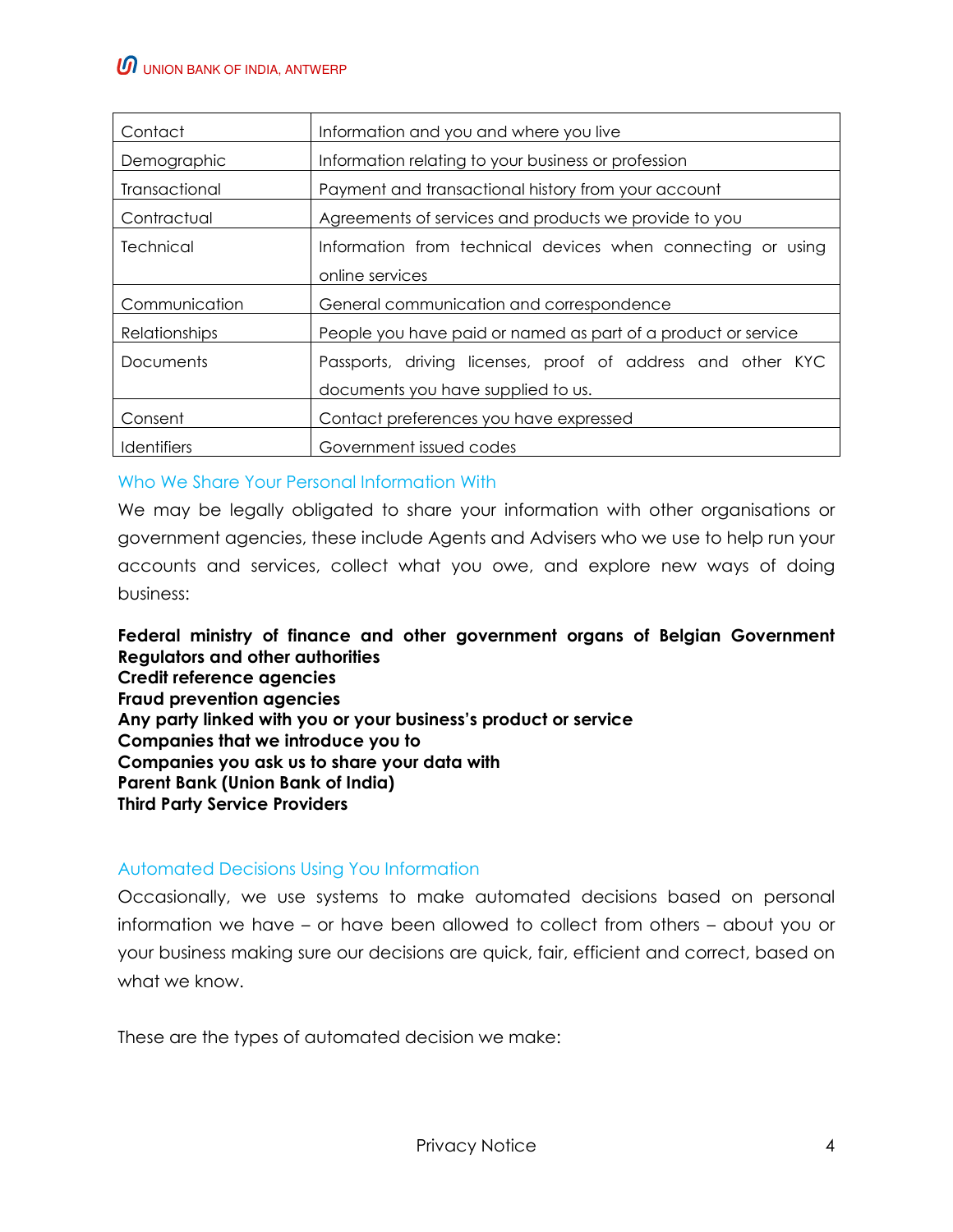#### **Fraud detection**

We may use your personal information to help decide if your personal or business accounts may be used for fraud and/or money-laundering. If we detect that an account is being used in ways that fraudsters work, or notice that an account is being used in a way that is unusual for you or your business, we may stop activity on the accounts or refuse access to them.

#### **Opening of account/s**

When opening an account with us, we will check that the product or service is suitable for you based on what we know about you. We also check that you or your business meets the conditions needed to open the account, which may include checking age, residency, nationality or financial position.

#### **Credit approval**

We use a system to decide whether to lend money to you, or your business when you apply for credit such as a loan or credit card. This is known as credit scoring. This is used to predict how likely you are to pay back any money you borrow by looking at your past data and similar accounts you may have had before.

Credit scoring uses data from these sources: **Data we may already hold Your application form Credit reference agencies Lead Banks Incumbency Certificates from auditors/accountants** 

We use this assessment to help us make responsible lending decisions that are fair and informed. These credit scoring methods are tested regularly to make sure they are fair and unbiased.

#### Your Rights

You have rights over these automated decisions. You can ask that we do not make our decision based on the automated score alone and instead ask that a person reviews it.

If you need more information about these rights, please contact us.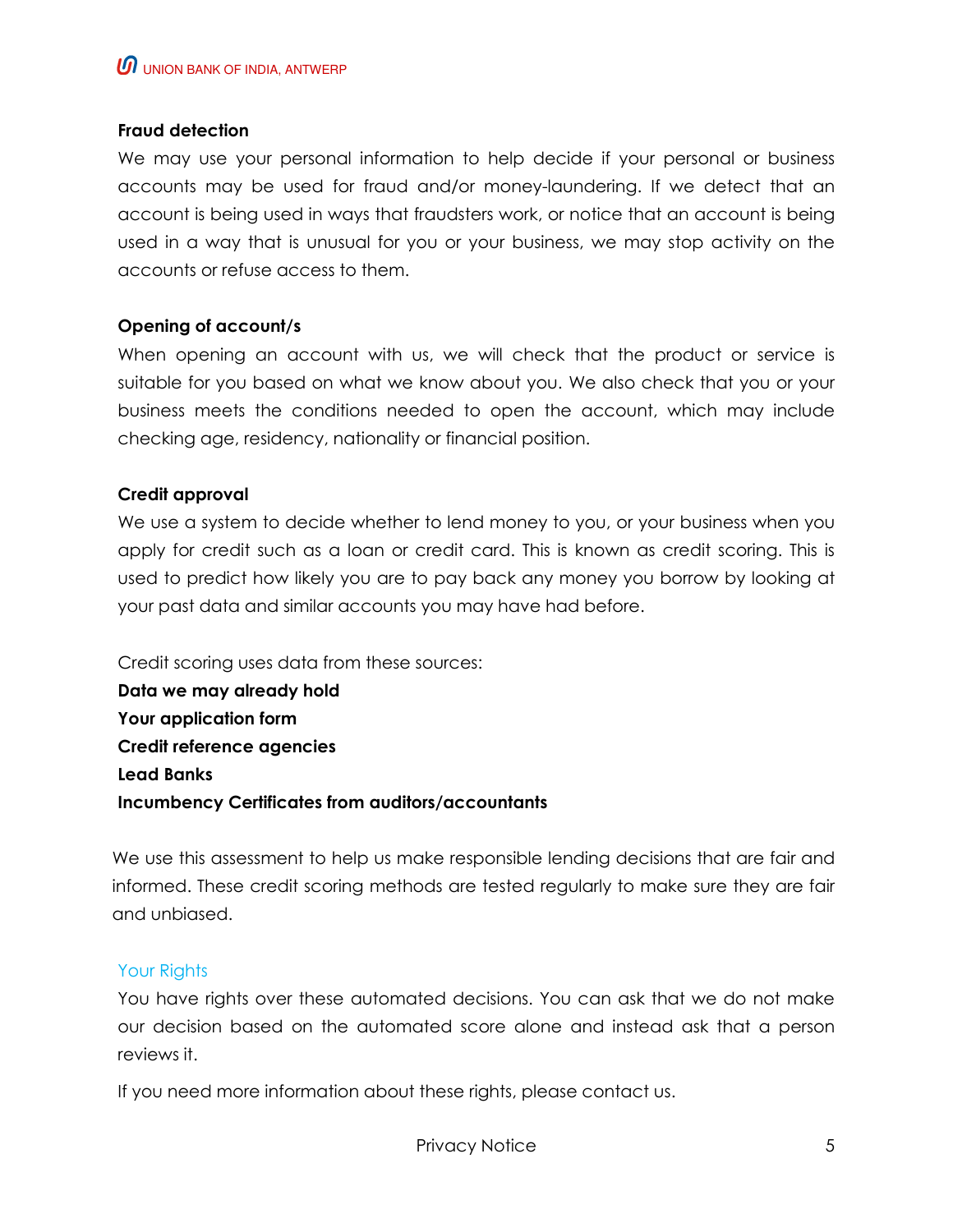#### Credit Reference Agencies (CRAs)

When you apply for a product or services for you or your business we must carry out credit and identity checks. Sometimes we use Credit Reference Agencies to help us with this. From time to time we may search information that the CRAs have, to help us manage accounts and services that you use.

We will exchange personal information with CRAs about you. The data we exchange can include:

- Name, address and date of birth
- Financial situation and history
- Credit application
- Details of any shared credit
- Public information, for example from electoral register and Companies House.

We use this data to:

- See whether you or your business can afford repayments
- Check what you've told us is true and accurate
- Help detect and prevent financial crime
- Manage your accounts
- Recover debts
- Make sure that we tell you about relevant offers.

We will carry on sharing your personal information with CRAs while you are a customer which will include details about your settled accounts with us and any debts not fully repaid on time. It will also include details of any funds going into your account as well as the account balance.

CRAs will make a note on your credit file when we ask about you or your business. This is known as a credit search which can be seen by other lenders, we may also see credit searches from other lenders.

There are more details about the Credit Reference Agency Information Notice on CRAs websites which includes details about:

• Who they are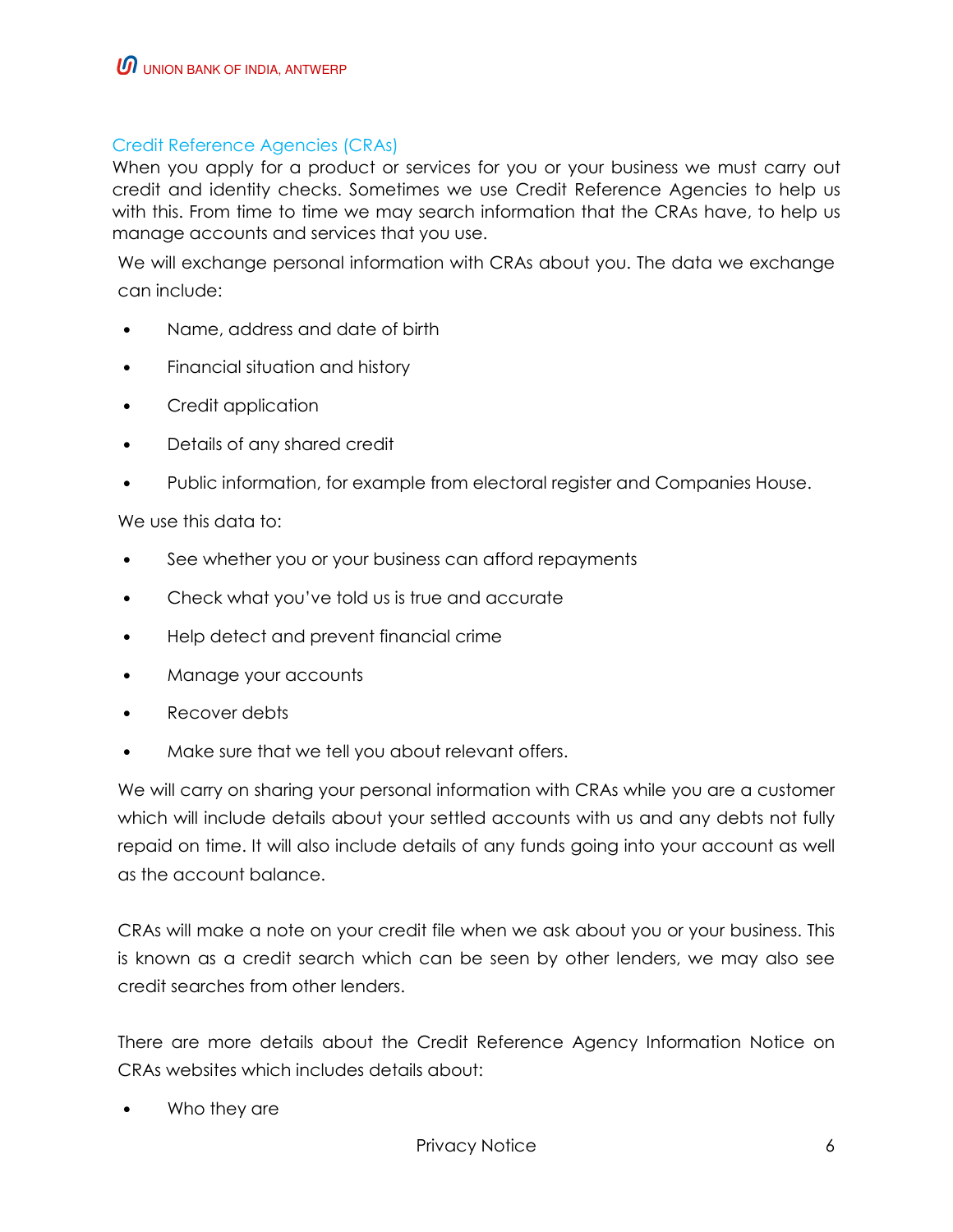## $\bm{\varOmega}$  UNION BANK OF INDIA, ANTWERP

- How they help to prevent fraud
- How they use and hold data
- How they share personal information
- How long they keep data
- Your rights to data protection

#### Fraud Prevention Agencies (FPAs)

We use FPA's to help us with the following:

- Confirming your identity
- Prevent fraud and money-laundering
- Fulfil contracts you or your business has with us.

Before providing you with products and/or services, we may need to confirm your identity. Even after you become our customer, we will need to share your personal information with FPA's. We or a FPA may permit law enforcement agencies to access your personal information to support their requirement to identify, investigate and prevent criminal activity.

The time that FPAs can keep personal information will vary according to their requirements. If they find a risk of fraud or money-laundering, they can keep your data for up to six years.

#### Fraud Prevention Using Automated Tools

If we notice that an account has had some unusual activity or activity that is similar to how fraudsters work, we and FPAs may process your personal information in systems that look for fraud by studying patterns in the data. These may indicate a possible risk of fraud or money-laundering.

#### **What next?**

If there is a risk of fraud detected by us or an FPA, we may stop or block activity on the accounts. In these cases, FPAs will keep records of the potential risk that you or your business may have.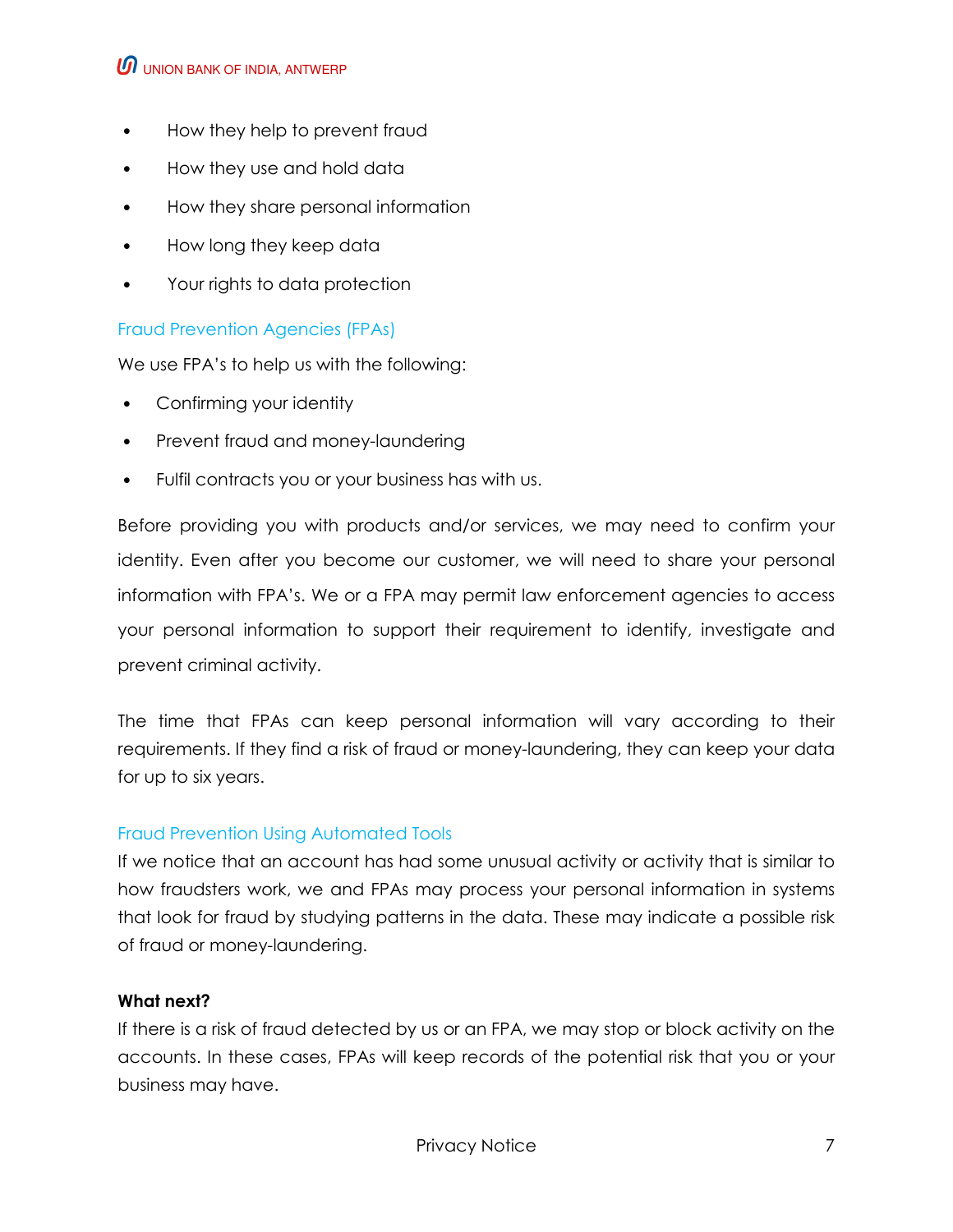# Information We Use

Personal information that we use:

- Name
- Date of birth
- Residential address and residential address history
- Contact details: email addresses and phone numbers
- Financial information
- Information about your or your businesses products or services
- Employment details
- Vehicle details
- Information identifying computers/devices used to connect to the internet, including your Internet Protocol (IP) address.

This may result in other organisations refusing to provide you with products or services, or to employ you.

#### Data Transfers Out of the EEA

Union Bank of India, Antwerp store and maintain data in India through a secure privately-owned network. To ensure we are adhering to the regulation we have assessed the associated risks, amended our agreement with our Parent Bank to ensure we safeguard your information with the requirements are applied to your data when it is outside of the EEA.

Data is sent outside of the European Economic Area ('EEA') to:

- Comply with a legal duty.
- To help run your accounts and services

#### If You Choose Not to Give Personal Information

Data collection that is optional will be clearly stated when collected. However, if you decide not to share required personal data with us, it may delay or stop us from meeting our obligations. This can also mean that we cannot perform services needed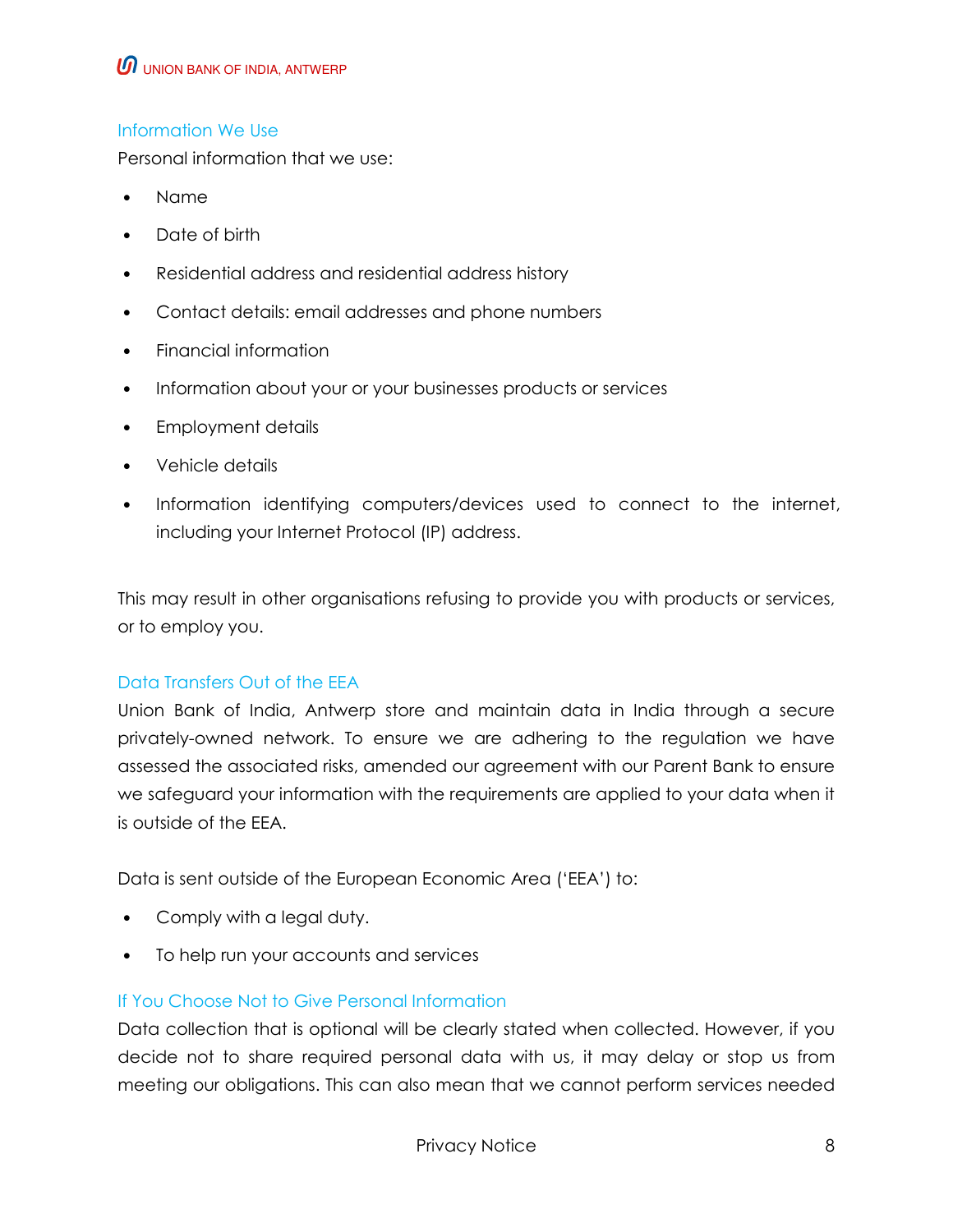to run your accounts. We are required to collect certain personal information by law, and/or under the terms of a contract we have with you. By not sharing the required data with us may mean that we may cancel a product or service you have with us.

## How Long We Keep Your Personal Information

We will keep your personal information for as long as you are a customer of Union Bank of India, Antwerp branch.

After you stop being a customer, we may keep your data for up to 10 years for one of these reasons:

- To respond to any questions or complaints.
- To show that we treated you fairly.
- To maintain records according to legal obligations that applies to us.

We may keep your data for longer than 10 years if we cannot delete it for legal, regulatory or technical reasons.

# How to Get a Copy of Your Personal Information

You can access the personal information we hold by writing to us at the address provided on our website or alternatively by writing to us through your registered email Id to our email address privacy.awp@unionbankofindia.com

#### If You Think Your Personal Data Is Incorrect?

If you think we may have information about you that is incorrect or wrong, you have the right to question and raise this with us. Please contact us if you want to do this, we will take reasonable steps to check its accuracy and correct it.

#### Your Rights to Stop Us Using Your Personal Information?

We may need to keep your data for legal or official reasons but you can inform us if you think that we shouldn't be using it. You can object to us using your data or to have it deleted and removed if you think there is no reason for us to have it. This is now recognised as the 'right to object', the 'right to erasure' or the 'right to be forgotten'.